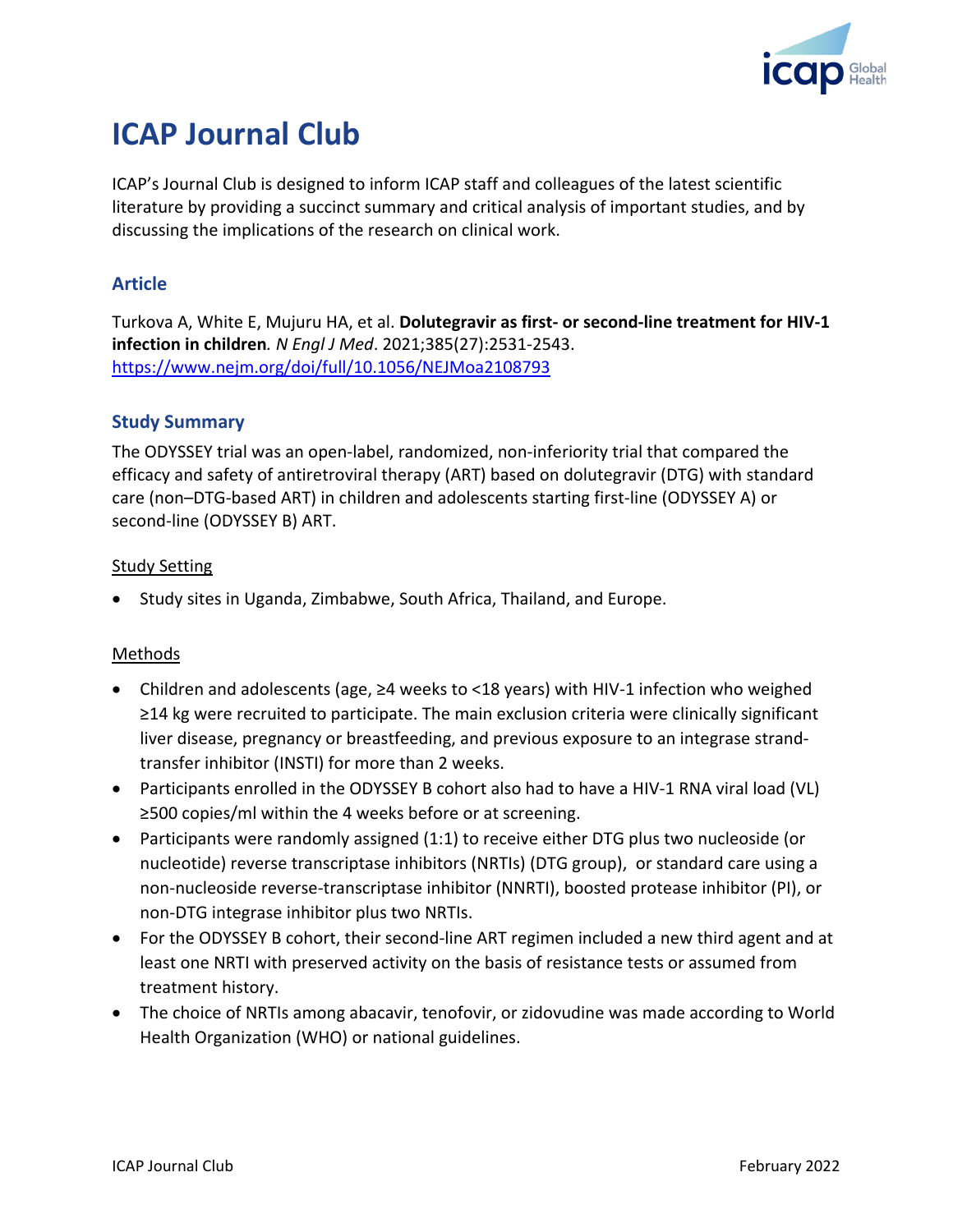

- Randomization was stratified according to trial cohort (ODYSSEY A or B), routine availability of resistance tests (available or unavailable), intended standard care (boosted PI or other third agent), and intended NRTI backbone therapy.
- Participants were seen at screening, at enrollment, at weeks 4 and 12, and then every 12 weeks at visits in which height, weight, HIV disease stage, adverse events, and adherence were assessed. CD4, CD8, biochemical, and hematologic tests were performed at baseline, at weeks 4 and 24, and then every 24 weeks. Lipid levels were measured at baseline and every 48 weeks thereafter.
- Plasma samples for retrospective VL testing were obtained and stored at baseline, at weeks 4 and 12, and then every 12 weeks. Real-time VL testing was done according to local practice.
- The primary endpoint was treatment failure by 96 weeks, defined as the first occurrence of any of the following:
	- $\circ$  A decrease of <1 log<sub>10</sub> in the VL at week 24 (or VL ≥50 copies/ml if the VL was <500 copies/ml at baseline) and a switch to second- or third-line ART for treatment failure;
	- o Virologic failure, defined as two consecutive VL results of ≥400 copies/ml, the first occurring at or after week 36;
	- o A new or recurrent WHO stage 4 or severe WHO stage 3 event;
	- o Death from any cause.
- Participants who had a virologic endpoint event were retrospectively tested for post– treatment failure resistance.
- Secondary endpoints included change in total cholesterol level; VL <50 copies/ml or <400 copies/ml; change in the CD4 count and CD4 lymphocyte percentage; the proportion of participants in whom new resistance mutations developed; and the incidence of serious adverse events, new clinical and laboratory adverse events of grade 3 or 4, and adverse events of any grade leading to treatment modification.

## Study Population and Follow-up

- Between September 2016 and June 2018, 707 eligible children and adolescents underwent randomization. A total of 350 participants were randomly assigned to receive DTG-based ART (154 in ODYSSEY A and 196 in ODYSSEY B) and 357 to receive standard care (157 in ODYSSEY A and 200 in ODYSSEY B).
- A total of 331 participants were enrolled in Uganda, 146 in Zimbabwe, 144 in South Africa, 61 in Thailand, and 25 in Europe.
- The baseline characteristics of the participants were similar in the treatment groups, with a median age of 12.2 years (range, 2.9 to 18.0) and median weight of 30.7 kg (range, 14.0 to 85.0). 49% of the participants were girls and 88% were Black African.
- In the standard-care group, 92% of the participants started efavirenz in the ODYSSEY A cohort, and 98% started a boosted PI in the ODYSSEY B cohort.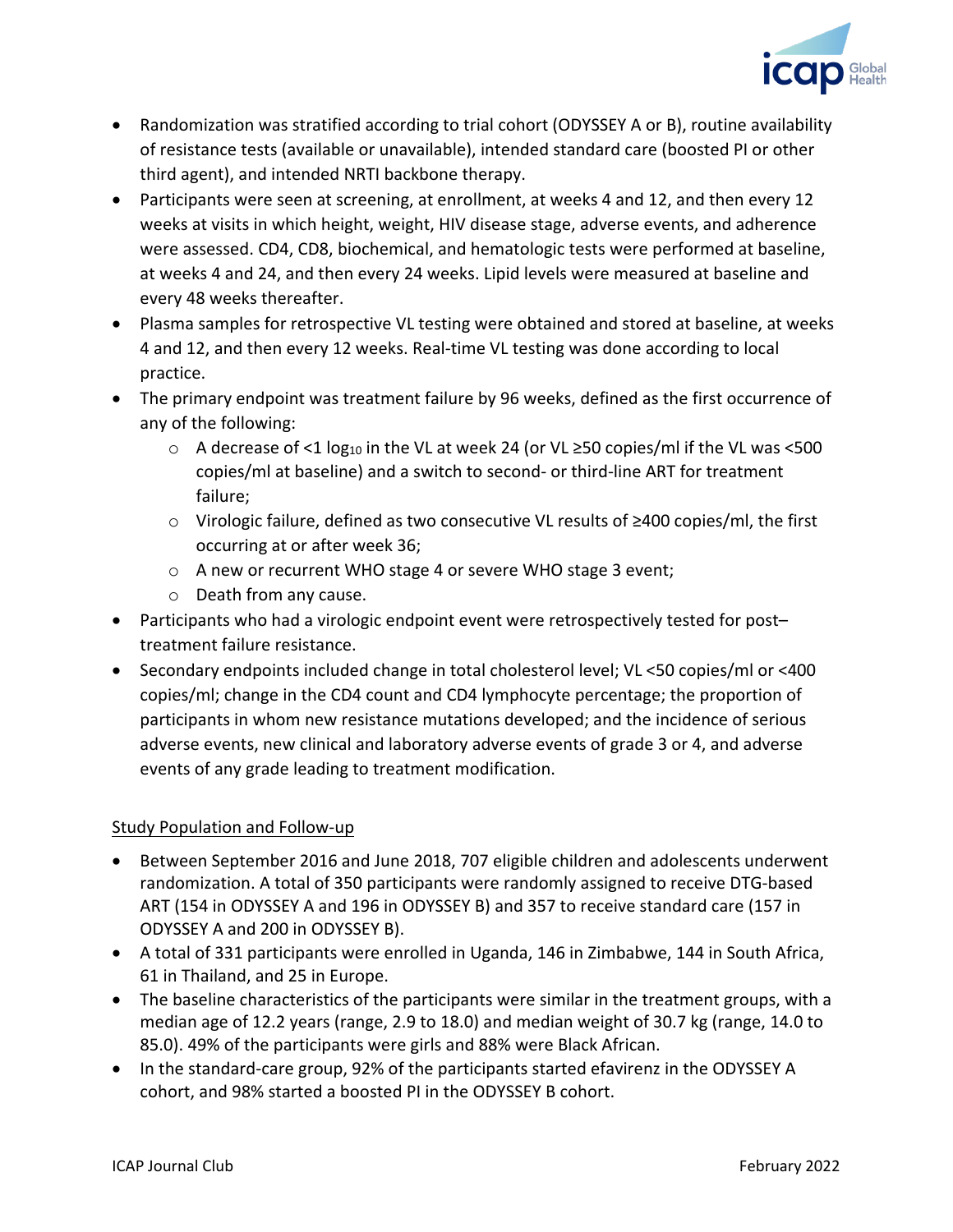

- NRTI backbone therapies were balanced across the groups; 65% of participants received abacavir and lamivudine, 23% received tenofovir disoproxil fumarate and lamivudine or tenofovir disoproxil fumarate and emtricitabine, 11% received zidovudine and lamivudine.
- The median follow-up was 142 weeks (interquartile range, 124 to 159) and 687 (97%) participants were seen at or after 96 weeks or had a primary endpoint event.

#### Primary Outcome

- A total of 47 participants had treatment failure by 96 weeks (estimated probability of 0.14) in the DTG group, as compared with 75 participants (estimated probability, 0.22) in the standard-care group (adjusted hazard ratio [aHR] 0.60; 95% confidence interval [CI], 0.42 to 0.86).
- Among participants who met the primary endpoint, 40 in the DTG group and 67 in the standard-care group had virologic treatment failure; 7 in the DTG group and 8 in the standard care group had new or recurrent WHO stage 4 or severe WHO stage 3 event or death.
- Treatment effects were similar in the ODYSSEY A and B cohorts ( $P = 0.16$  for heterogeneity).
- In prespecified exploratory analyses, there was no evidence that the treatment effect differed according to sex, baseline age, weight, CD4 percentage, or VL.
- The difference between treatment groups was present by week 48 and sustained to week 144.

#### Secondary Outcomes

- At week 96, there was no significant difference between the groups in the percentage of participants with VL <400 copies/ml, VL <50 copies/ml, new or recurrent WHO stage 4 or severe WHO stage 3 events, or CD4 count.
- No participants in the DTG group of the ODYSSEY A cohort had a major drug-resistance mutation after treatment failure. Of 29 participants in the standard-care group who had virologic treatment failure and had a post–treatment failure resistance test available, 18 (62%) had NRTI-related mutations, 27 (93%) had NNRTI-related mutations, and none had PI–related mutations.
- Among participants in the ODYSSEY B cohort, 23 of 29 (79%) in the DTG group and 36 of 40 (90%) in the standard-care group had at least one major mutation after treatment failure. An INSTI-related mutation developed in 4 participants in the DTG group.
- Similar percentages of participants in each group had at least one serious adverse event (10% in the DTG group vs. 11% in the standard-care group; aHR 0.87; 95% CI, 0.55 to 1.36; P = 0.53). Five participants died (2 in the DTG group and 3 in the standard-care group).
- More participants had serious adverse events in the ODYSSEY A cohort (15% in the DTG group and 17% in the standard-care group) than in the ODYSSEY B cohort (6% and 7%, respectively).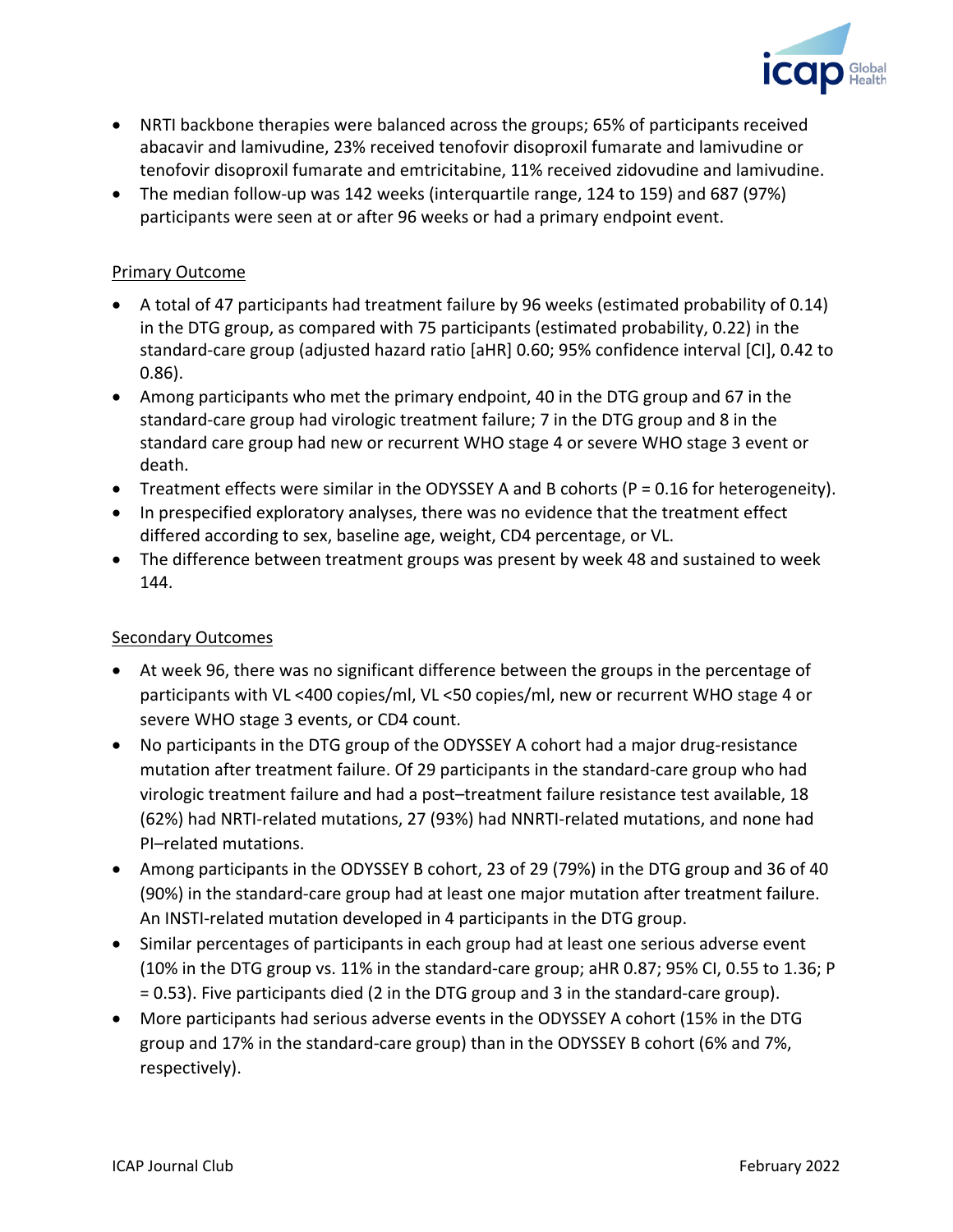

- In the overall trial population, similar percentages of participants had one or more adverse events of grade 3 or higher (21% in the DTG group and 24% in the standard-care group; aHR 0.83; 95% CI, 0.61 to 1.13; P = 0.24).
- ART-modifying adverse events were less frequent in the DTG group than in the standardcare group (1% vs. 5%; aHR 0.29; 95% CI, 0.11 to 0.77; P = 0.01).
- The total cholesterol level was lower in the DTG group than in the standard-care group, with an estimated between group difference of −15 mg/dl (95% CI, −19 to −11 mg/dl; P<0.001) in the mean change from baseline at 96 weeks.
- Participants' body-mass index (BMI)–for–age z score increased more in the DTG group than in the standard-care group, with an estimated between-group difference in means of 0.13 (95% CI, 0.01 to 0.25) at 96 weeks.

## **Critical Analysis**

The multi-national, open-label, randomized, non-inferiority ODYSSEY trial found evidence of superior efficacy by week 48 of DTG-based ART, as compared with standard care, in children and adolescents starting first-line and second-line ART for HIV-1 infection. DTG-based ART had a similar safety profile as standard care, with fewer adverse events leading to a change in ART regimen.

The following points should be considered when interpreting the study findings:

- The trial included pharmacokinetic sub-studies evaluating simplified administration of DTG and new dispersible 5-mg DTG tablets for use in children. Once these results were available, participants who were receiving DTG started receiving higher doses than what was initially approved. However, sensitivity analyses accounting for this transition found it had no impact on the primary outcome.
- Despite randomization, the average CD4 count was marginally higher and the VL marginally lower in the standard-care group than in the DTG group, both in the total trial population and in the ODYSSEY B cohort. However, analyses adjusting for baseline VL did not affect results.
- No antiviral resistance was observed in children and adolescents who started DTG-based first-line ART, which suggests a higher barrier to INSTI resistance and protection against NRTI resistance than with the first-line standard care regimens used. However, the occurrence of new INSTI resistance in 4 participants who received DTG-based second-line ART highlights the need for ongoing adherence support among children and adolescents starting second-line treatment.
- The weight gain seen in the DTG group was minimal compared to the standard-care group, but no participants received tenofovir alafenamide, which has been associated with weight gain in combination with DTG in adults<sup>1</sup>.